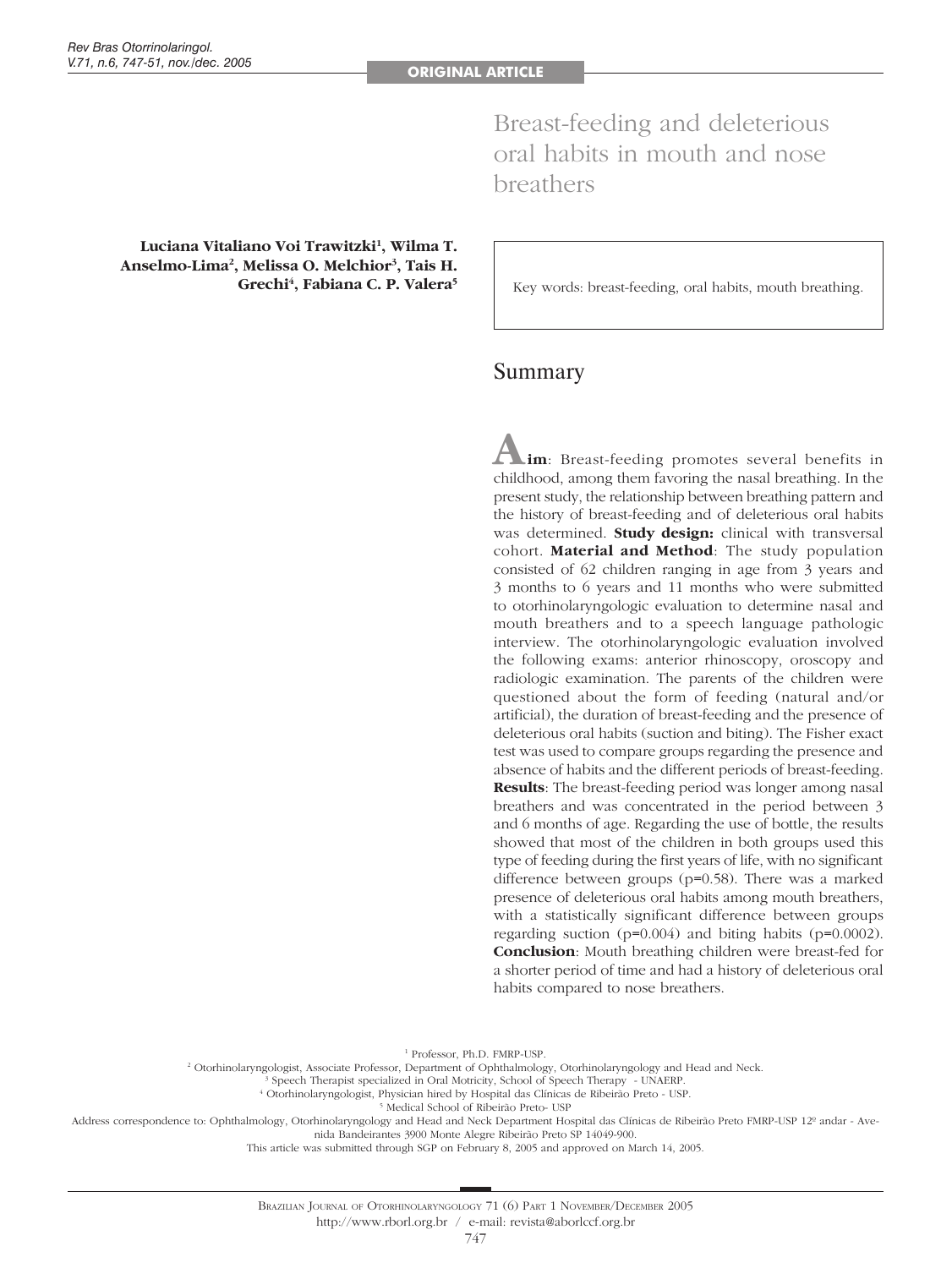# **INTRODUCTION**

Mother's milk is considered the best milk for newborn babies. Several studies pointed out the importance of breast-feeding as the only feeding source in the first six months of life<sup>1-4</sup>. Besides all nutritional, immunological and emotional benefits, breastfeeding promotes the health of the stomatognathic system. It is a stimulus that allows proper nose breathing to occur, and normal development of the craniofacial complex<sup>5-10</sup>.

Lack of breastfeeding is associated with dairy products intolerance and risks of getting respiratory infection $11$ and diarrhea<sup>12</sup>. In the study Engel et al.13 conducted with 250 children aged from zero to 2 years old breastfeeding was significantly related to the prevalence of middle ear otitis suggesting that prolonged breastfeeding prevents such pathology.

In early weaning, the child is unable to have all his/her suction requirements met and end up acquiring nutrition unrelated suction habits 10,14. The study of Ferreira and Toledo<sup>15</sup> conducted with 427 children aged from three to six years old showed that the longer breastfeeding period is, the lower will be the occurrence of suction habits, mouth breathing and buxism habits. Several studies stated that exclusive breastfeeding for six month will satisfy the suction physiological need of children decreasing nutrition unrelated sucction<sup>4,16-23</sup>.

The presence of deleterious oral habits may affect the neuromuscular orofacial balance, craniofacial growth and facilitate occlusal abnormalities depending on time period, intensity and frequency of habits. It is possible to find in scientific studies the interest for this form of feeding, development of deleterious oral habits, dental occlusion and orofacial functions17, 19, 21, 23. Some authors also relate oral habits to breathing pattern, biting habits including bruxism<sup>24-26</sup>.

The interest for this study resulted from the theory that babies fed preferably with mother's milk for a short interval or not breastfed at all have increased probability of developing mouth breathing and deleterious oral habits than babies breastfed for at least six months of age. Therefore, the objective of this study is to check the relation between breathing pattern (mouth or nose breathing), breastfeeding history and deleterious oral habits.

### **METHODS**

This study was approved by the Ethics Committee for Research at the Institution involved in the Project. It is a retrospective study conducted with 62 children, both genders, at the Otorhinolaryngology Outpatient Service of a general university hospital that provides care of tertiary level and for children referred from a Pediatric Dental Service.

After the parents/tutors have signed the informed

consent term, children were sent to otorhinolaryngological evaluation and answered a Speech Therapy Survey conducted by a doctor and a speech therapist.

Children with genetic syndromes, neurological disorders, mental disability and childhood psychiatric disorders were excluded from the study.

Otorhinolaryngological evaluation consisted in a survey related to breathing behavior of the child, radiological exam, nasofibroscopy, anterior rhinoscopy and oroscopy.

The survey included the following investigation: daytime behavior, especially at sleep (symptoms of snoring, open mouth, apnea or sialorrhea); allergic symptoms, nose itching, sneezing, rhinorrhea and nasal obstruction; recurrent infections: otitis, rhinosinusitis or tonsillitis.

Children were subjected to anterior rhinoscopy, in which eventual presence of septum deviation was evaluated including color (pale, normal hyperemia); trophism (normotrophic, hypertrophic or hypotrophic) of inferior conchae. Children with septum deviation were excluded from the study. Those with hypertrophy of the inferior turbinate, however, were kept in the study since hypertrophy of pharyngeal tonsil may cause rhinitis due to lack of use.

In oroscopy patients were evaluated for the level of hypertrophy of palatine tonsil using Brodsky & Koch<sup>28</sup> classification.

The level of hypertrophy of pharyngeal tonsil was evaluated by radiological method using Cohen and Konak29 system, since it has, according to Wormald and Prescott<sup>30</sup>, the best predictive value if compared with nasofibroscopy.

After otorhinolaryngological evaluation children were divided in two groups: The group of mouth breathers (GO) with inclusion criteria such as daytime/nighttime mouth breathing, snoring during sleep and nasal obstruction, and presence of pharyngeal tonsil hypertrophy, and the group of nose breathers (GN) with absence of all symptoms and signs above mentioned. Thus, GO group had 40 patients aged from three years and three months to six years and seven months, and the group GN had 22 children aged from three years and eleven months to six years and eleven months.

Speech therapy survey was conducted with the parents/tutors of all children and was performed through a standardized questionnaire to investigate the form (natural and/or artificial), breastfeeding period and presence of deleterious oral habits (suction and biting). It also included the use of formula to feed the baby through bottle suction and natural feeding preferably through breast suction. In reference to deleterious habits those considered were suction habits with use of pacifier or finger and biting habits like presence of bruxism, biting objects and onychophagia (nail or finger skin biting).

BRAZILIAN JOURNAL OF OTORHINOLARYNGOLOGY 71 (6) PART 1 NOVEMBER/DECEMBER 2005

http://www.rborl.org.br / e-mail: revista@aborlccf.org.br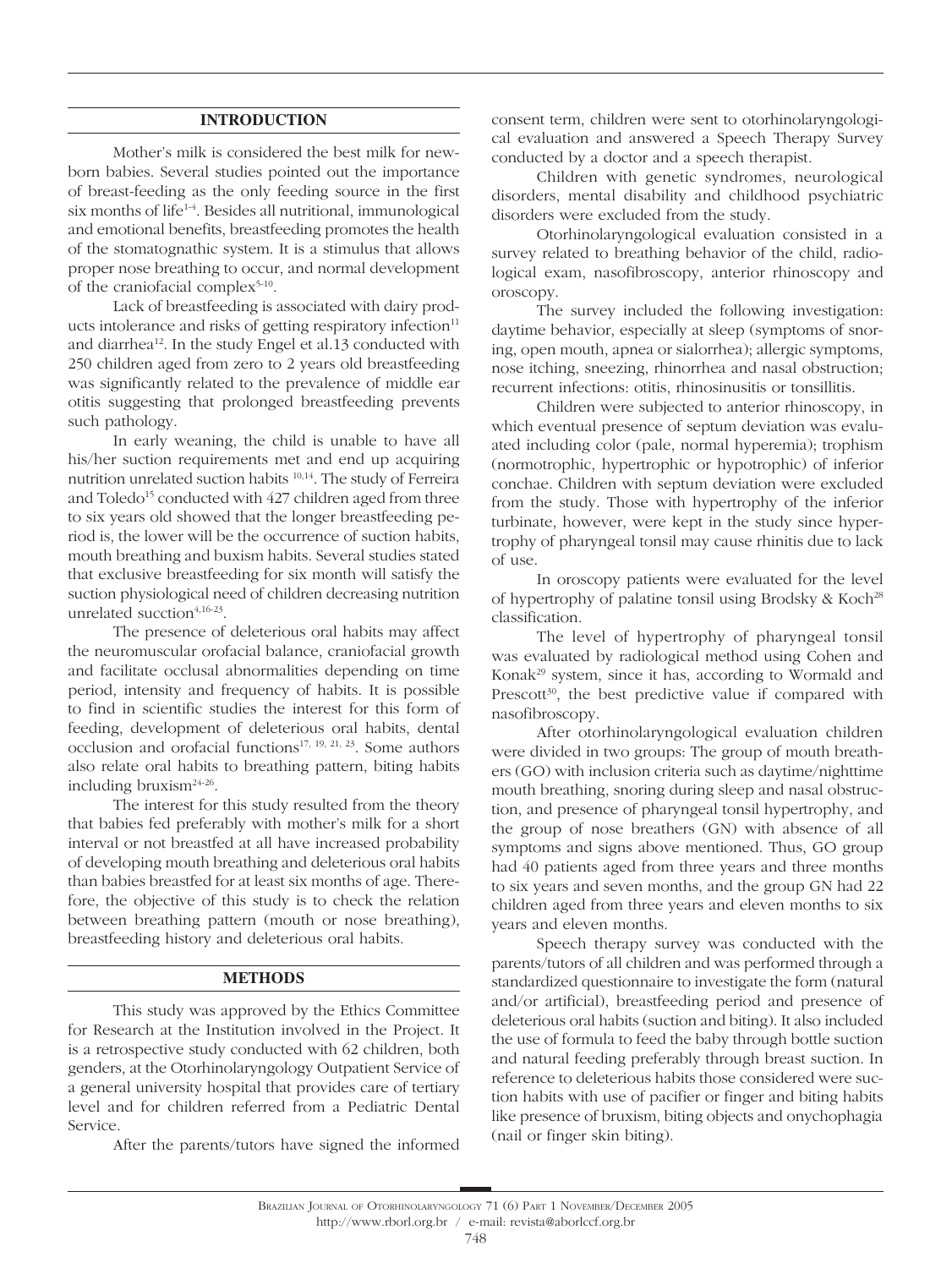Fisher Exact Test was used for the statistical analysis of variables between the groups, within the software Graph Pad Instat release 3.0 for Windows 95. We considered significant differences those with  $p < 0.05$ .

# **RESULTS**

One hundred percent (100%) of the 22 children in GN were fed preferably with mother's milk for intervals higher than three months, and 68.2% of the children (n=15) were breastfed for more than six months. It did not occur in Group GO. Out of the forty children in GO group, 47.5 % were not breastfed or if they were, it was for a shorter period than three months (n=19) and 37.5% (n=15) were breastfed for more than six months. For the time interval analyzed (from 0-3 months and from 3-6 months) it was found that breastfeeding preferably performed by the mother in GN had a higher concentration in GN in the second interval (more than three months), whereas in GO it was in the first interval (less than three months), presenting statistically significant difference (p=0.0005) between the groups (Table 1).

As to milk formula (bottle), results showed that most of the children that had this kind of feeding in the first years of life had no statistically significant difference (p=0.58) for the two groups (Table 2).

There was statistically significant difference between the groups in reference to oral habits with the GO group presenting an increased number of children with oral habits against lower number in GN group (Table 3). The group GO presented more suction habits (p=0.004) and biting habits (p=0.0002), if compared against group GN as shown in Tables 4 and 5, respectively.

# **DISCUSSION**

This study found correlation between breathing pattern and breastfeeding history. Those children classified as nose breathers with no respiratory problems were fed preferably with mother's breast within the first months of life. On the other hand, children that were not breastfed or were breastfed for a restricted interval of up to three months developed breathing problems and became mouth breathers.

There are studies demonstrating that breastfeeding promote nose breathing due to proper use of sucking function, promoting adequate craniofacial development<sup>5-10</sup>, as well as for the components present in mother's milk that prevent respiratory infection<sup>4,11</sup>. We did not find, however, a study similar to this one that investigates breastfeeding history in mouth breathers and compare it against nose breathers.

Breastfeeding has been advocated for its benefits, including nutritional and psychological aspects, in addition to promoting sustained nose breathing. There is a consensus in the literature that breastfeeding should be the exclusive feeding source until six months of age to have its benefits ensured to individuals. Those findings are supported and recommended by WHO itself<sup>1,2</sup>. Therefore, in our opinion it is important to investigate the occurrence of breastfeeding within the time interval up to at least six months of age.

With respect to bottle, there were no significant differences between the investigated groups. Therefore, in our opinion, the use of bottle did not seem to be a key factor in the development of mouth breathing, since the child is breastfed for a period of approximately six months. The study from Pierotti<sup>21</sup> investigated the impact of this type of feeding in occlusion, functioning and oral habits in

**Table 1.** Breastfeeding period preferably by the mother (until 6 months).

|    |                                        | 0-3 months 3-6 months | Total |           |
|----|----------------------------------------|-----------------------|-------|-----------|
| GΝ |                                        |                       |       | $0.0005*$ |
| GO | 1 Q                                    |                       | 25    |           |
|    | * statistically significant difference |                       |       |           |

**Table 2.** Formula feeding period.

|     |     | 0-4 years 4 years or more |    |      |
|-----|-----|---------------------------|----|------|
| GN  | 13. |                           | nr | า.58 |
| GC. |     |                           |    |      |

#### **Table 3.** Oral habits.

|    | Present | Absent | $\tau$ otal |             |
|----|---------|--------|-------------|-------------|
| GN |         | 14     | າາ          | $< 0.0001*$ |
| GO | วค      |        | 41          |             |
|    | .       |        |             |             |

\*statistically significant difference

#### **Table 4.** Suction habits.

|    | Present                                       | Absent | Total |          |
|----|-----------------------------------------------|--------|-------|----------|
| GN |                                               | 16     | ממ    | $0.004*$ |
| GO |                                               |        |       |          |
|    | A Chattatta allee atamitta anni aliffanana an |        |       |          |

Statistically significant difference

### **Table 5.** Biting habits.

|    | Present | Ahsent | Total |         |
|----|---------|--------|-------|---------|
| GN |         | 18     | ററ    | 0.0002* |
| GC |         | 12     |       |         |

\* Statistically significant difference

#### BRAZILIAN JOURNAL OF OTORHINOLARYNGOLOGY 71 (6) PART 1 NOVEMBER/DECEMBER 2005

http://www.rborl.org.br / e-mail: revista@aborlccf.org.br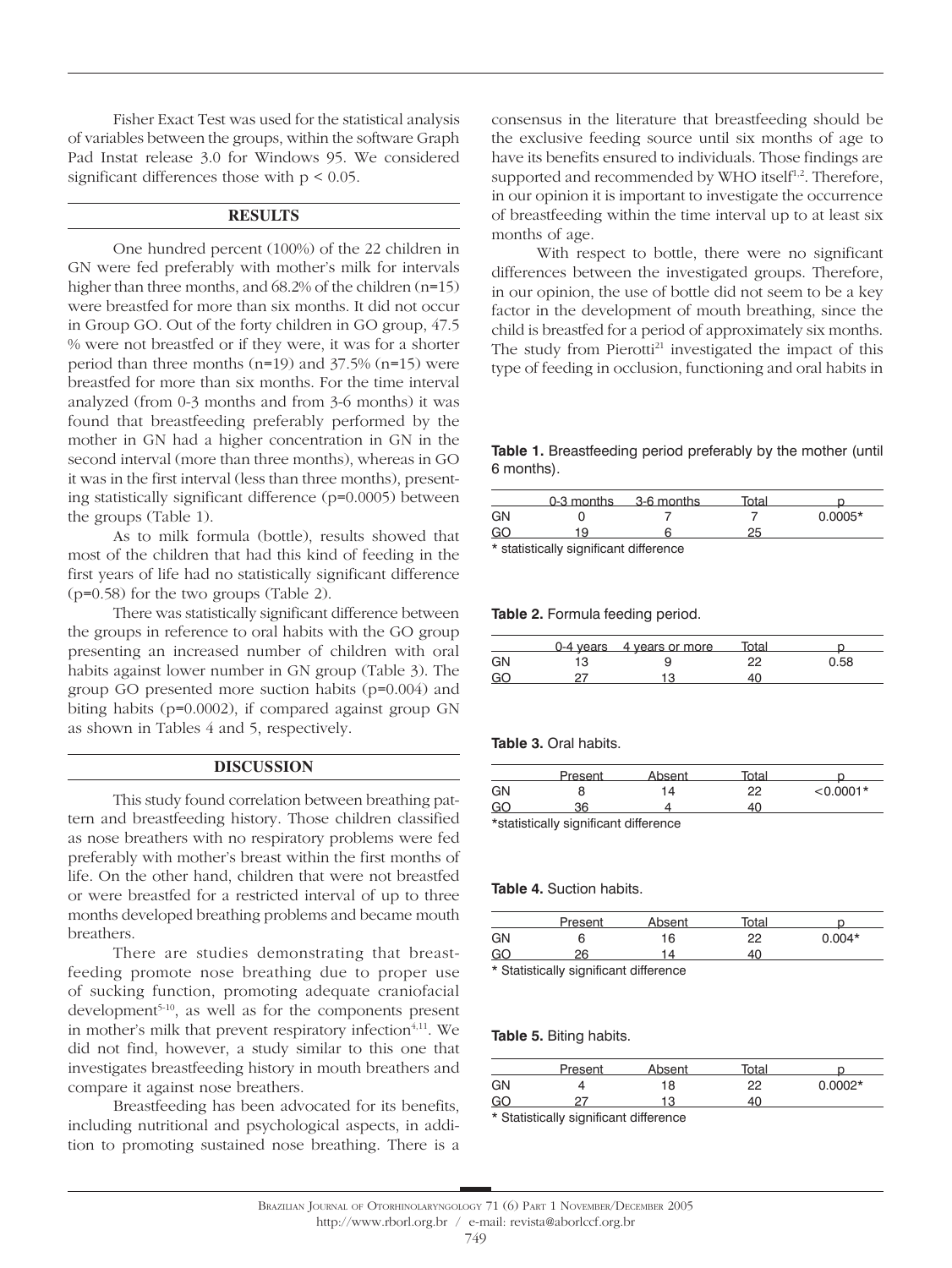150 children of a private school network in the city of Sao Paulo and found that a large number of children were fed with bottle (93%) at some time in their lives showing that this is part of feeding history of most of the children.

Bottle use could be justified by popular culture or media influence on families<sup>5</sup>. The use for a long time period could still be explained by the lack of knowledge from the parents about the deleterious effects of bottle, (e.g dental occlusion). Therefore it justifies conducting effective studies with population focused on breastfeeding as an infant priority to buster the myth of using bottle, specially prolonged use that may affect dental facial development of the child<sup>10,17,19,22</sup>.

Barbosa and Schnonberger<sup>7</sup> stated that the introduction of artifacts such as bottles and tea bottle lead to lack of interest in breastfeeding and early weaning, which in turn favors functional unbalance of the stomatognathic system. Early weaning, with introduction of formula and "substitute" foods facilitates the onset of oral deleterious habits of thumb and/or pacifier suction and biting habits such as centric and eccentric bruxism.

This study showed increased presence of deleterious oral habits in the GO group; as above-mentioned, this group had short breastfeeding interval. Therefore, it was agreed that there is a relation between early weaning and presence of oral habits as described by several authors<sup>6,10,14,19,20,22</sup>.

Both suction and biting habits were the oral deleterious habits most evident in GO group and relation between mouth breathing and deleterious oral habits was also found.

The relation between oral biting habits, mainly bruxism and breathing pathologies, was reported by Marks<sup>24</sup>. In addition to allergic edema of the mucosa and auditory tube the author also mentioned that allergic children produce lower amount of saliva, decreasing the swallowing need that may change pressure in auditory tube and increase the occurrence of bruxism; however, studies investigating such hypothesis were not found.

More recently, the study by Valera et al.26, conducted with 60 children with nasal obstruction confirmed the prevalence of bruxism in children with upper airways diseases involving mainly allergic rhinitis. In the group with bruxism, there was presence of oral habits with biting (objects, lips and onychophagia) and absence of suction habits. The findings of this study were similar to these results, since the GO group had significant biting habits, although they were different concerning the presence of suction habits.

Once more we would like to point out that the presence of suction habits in the GO group was related to early weaning and not to respiratory problem itself. The biting habit, however, could be related to the involvement of the upper airways.

Further studies should be conducted to evidence our findings, investigating the connection between nasal obstruction and orofacial malfunctioning abnormalities with history of breastfeeding and presence of deleterious oral habits.

### **CONCLUSION**

The results of this study enabled us to conclude that children with mouth breathing pattern had shorter breastfeeding period and increased history of oral habits - both suction and biting, if compared against nose breathing children.

### **REFERENCES**

- 1. World Health Organization. The optimal duration of exclusive breastfeeding: systematic review. Geneva: WHO, 2001a.
- 2. World Health Organization. Report of the expert consultation on the optimal duration of exclusive breastfeeding. Geneva: WHO, 2001b.
- 3. Rea MF. O pediatra e a amamentação exclusiva. J Pediatr 2003; 79: 479-80.
- 4. Vieira GO, Silva LR, Almeida JAG, Cabral VA. Hábitos alimentares de crianças menores de 1 ano amamentadas e não amamentadas. J Pediatr 2004; 80: 411-6.
- 5. Carvalho GD. A amamentação sob a visão funcional e clínica da odontologia. Revista Secretários da Saúde 1995; 10: 12-3.
- 6. Van Der Laan T. A importância da amamentação no desenvolvimento facial infantil. Pró-Fono Revista de Atualização Científica 1995; 7: 3-5.
- 7. Barbosa TC, Schnonberger MB. Importância do aleitamento materno no desenvolvimento da motricidade oral. In: Marchesan IQ, Zorzi JL, Gomes ICD (eds.) Tópicos em Fonoaudiologia. São Paulo: Lovise; 1996. p. 435-46.
- 8. Praetzel JR, Pistoia SP, Saldanha, MJQ, Rocha NL. A importância da amamentação no seio materno para a prevenção de distúrbios miofuncionais da face. Pró-Fono Revista de Atualização Científica 1997; 9: 69-73.
- 9. Gonçalves TC, Almeida ECS, Fuginaga CI, Trawitzki LVV, Mestriner Júnior W. A sucção e o desenvolvimento do sistema estomatognático: algumas considerações. Revista Fono Atual 2001; 18: 48-53.
- 10. Neiva FCB, Cattoni, DM, Ramos JLA, Isler H. Desmame precoce: implicações para o desenvolvimento motor-oral. J Pediatr 2003; 79: 7-12.
- 11. Arifeen S, Black RE, Antelman G, Baqui A, Caulfield L, Becker S. Exclusive breastfeeding reduces acute respiratory infection and diarrhea deaths among infants in Dhaka Slums. Pediatrics 2001; 108:167-71.
- 12. Vieira GO, Silva LR, Vieira TO. Alimentação infantil e morbidade por diarréia. J Pediatr 2003; 79: 449-54.
- 13. Engel J, Anteunis L, Volovics A, Hendriks J, Marres E. Risk factors of otitis media with effusion during infancy. Int J Pediatr Otorhinolaryngol 1999; 48: 239-49.
- 14. Straub WJ. Malfunction of the tongue. Part II. Am J Orthodon 1961; 47: 596-617.
- 15. Ferreira MIDT, Toledo, AO. Relação entre tempo de aleitamento materno e hábitos bucais. Revista ABO Nacional 1997; 5: 317-20.
- 16. Legovic M, Ostric L. The effects of feeding methods on the growth of the jaws in infants. J Dent Child 1991; 58: 253-4.
- 17. Serra Negra JMC, Pordeus IA, Rocha Jr JF. Estudo da associação entre aleitamento, hábitos bucais e maloclusões. Rev Odontol Univ São Paulo 1997; 11: 79-86.
- 18. Praetzel JR, Abrahão M. Avaliação da modificação do perfil facial de bebês em relação ao sexo, raça, tipo de aleitamento e uso de chupeta. Jornal Brasileiro de Ortodontia e Ortopedia Facial 1999; 4: 6-23.
- 19. Robles FRP, Mendes FM, Haddad AE, Corrêa MSNP. A influência do